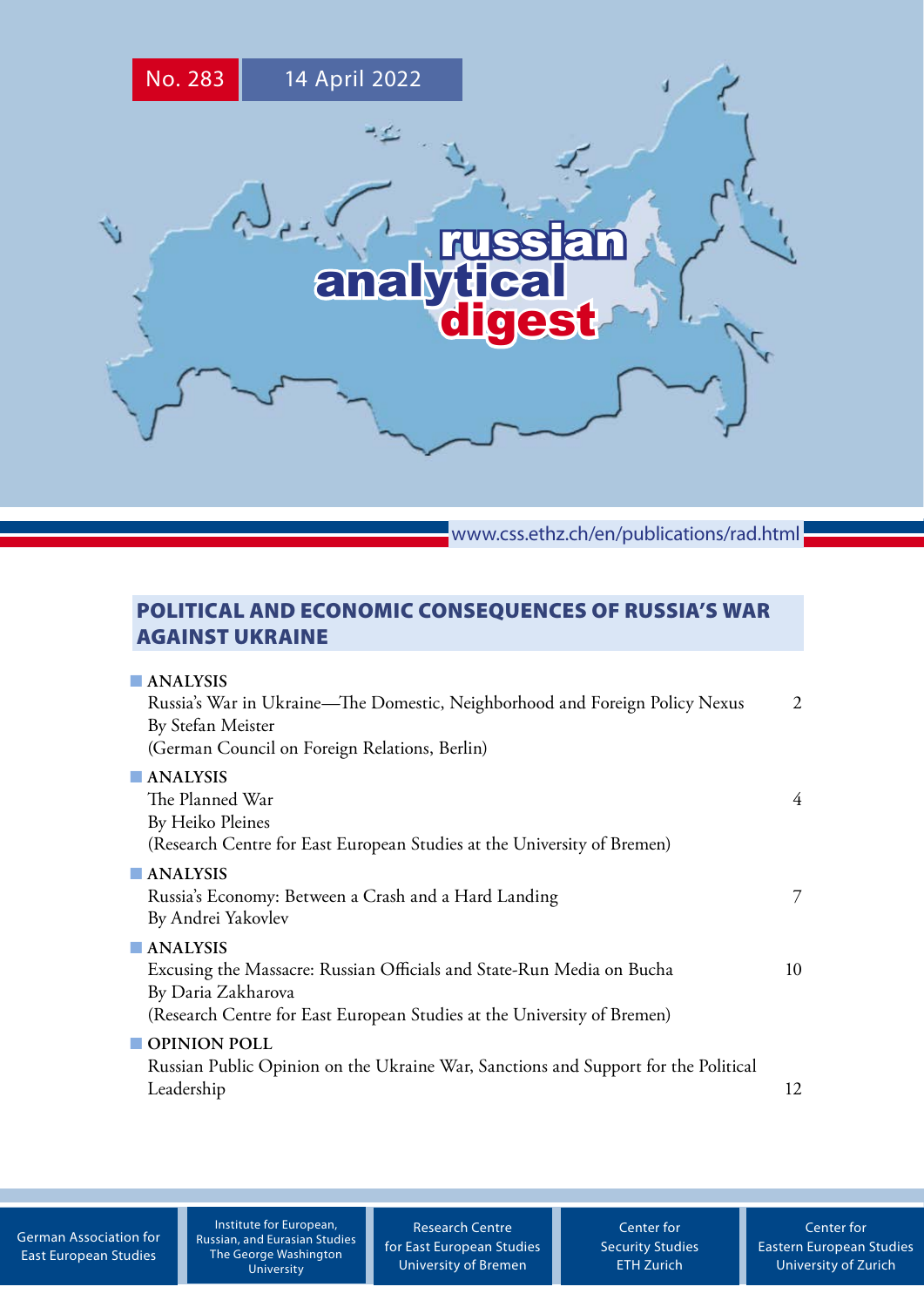## <span id="page-1-0"></span>ANALYSIS

# **Russia's War in Ukraine—The Domestic, Neighborhood and Foreign Policy Nexus**

By Stefan Meister (German Council on Foreign Relations, Berlin)

DOI: 10.3929/ethz-b-000542143

## **Abstract**

Russia's military intervention will change Russia itself and its relations towards post-Soviet countries. It will undermine Putin's great power ambitions and role as a hegemon in its post-Soviet neighborhood. Further securitization and isolation will weaken Russia's ability to modernize. This will further fuel the disintegration of the post-Soviet space and weaken Russia's role in a multipolar world.

#### **The End of Imperial Russia**

Russia's military intervention in Ukraine is a turning point that not only puts an end to the European security order negotiated after the end of the Cold War but will also fundamentally change post-Soviet Russia itself. Russian President Vladimir Putin's goals of ousting the United States from Europe, securing zones of influence, and creating buffer zones around Russia are crystallized in the breakup of Ukraine as a state. Ultimately, this is about destroying a state that is closely connected to Russia historically, culturally, politically, and socially. This has implications for Russia's identity as an empire, its role in the post-Soviet region and challenges the Russkii Mir concept, Vladimir Putin's imperial project. The Russian army is bombing cities where people speak Russian, have (partly) Russian roots and feel (or felt) close to Russia. It undermines Putin's great power ambitions, which are based on Russia's role as the hegemon in the post-Soviet region. Russian leadership is not protecting "its people" but destroying them. Putin's Russia is losing any legitimacy as the patron of the Russian-speaking world. This has consequences for how other post-Soviet countries will see Russia, meaning it appears even more as a threat to their sovereignty, way of life and physical survival.

#### **A Sovereign and Isolated Russia**

Simultaneously, Russia itself is undergoing fundamental changes, with long-term domestic consequences. It is becoming more isolated, repressive, rather totalitarian, and backward and less able to modernize. Since Putin became president in 2000, the basis for welfare was Russia's integration into the global economy and the export of resources. As a reaction to Russia's invasion, Western countries decided on the most comprehensive economic sanctions for such a large state as Russia, only comparable with those toward Iran and North Korea. The isolation from the global economic and financial system calls Russia's economic model into question and will fundamentally change the Russian way of life. The consequence will be a Russia that seeks to control its locality by

military means: a mobilization regime, both internally and externally. For the Putin system, it means that it will have fewer resources to distribute internally. However, corruption and access to resources are crucial for loyalty to the political system and Putin himself. The president must decide who obtains what from fewer resources. The vulnerability of the elite has already increased in recent years, and no one is safe in the system, not even close allies of President Putin. It will result in cleansing from state and society all actors who are not loyal to the system, particularly the more liberal part.

Already because of Western sanctions against Russia after 2014, there was a trend toward more sovereignty in Russia. Limiting Russia's foreign debt to less than 20 percent of GDP, growing foreign reserves to €550 billion by the outbreak of war, and reducing spending policies in the context of the COVID-19 pandemic to a conservative amount less than 3 percent of the GDP were all linked to the goal of making Russia less vulnerable to foreign influence. At the same time, after the mass demonstrations in large Russian cities in 2011/12, the state started to increasingly control the internet and tried to create a sovereign Runet. All this was about preparing for a major conflict with the West. This policy rendered the liberal economic elites increasingly less able to act independently or to counteract the president regarding a sustainable economic policy. Instead, they became vicarious agents of the regime, securing the economic resilience of the state in preparation for a conflict with the West. Those liberal elites who stay in the system, such as Central Bank President Elvira Nabiullina, will now have to manage the deficit and the decoupling of the Russian economy, banking and financial sector from the global system. It seems to be the case that the elite is adapting to the situation rather than challenging the president.

## **Securitization and Militarization of Politics and Society**

All of this is accompanied by the further securitization and militarization of state and society in Russia. Increas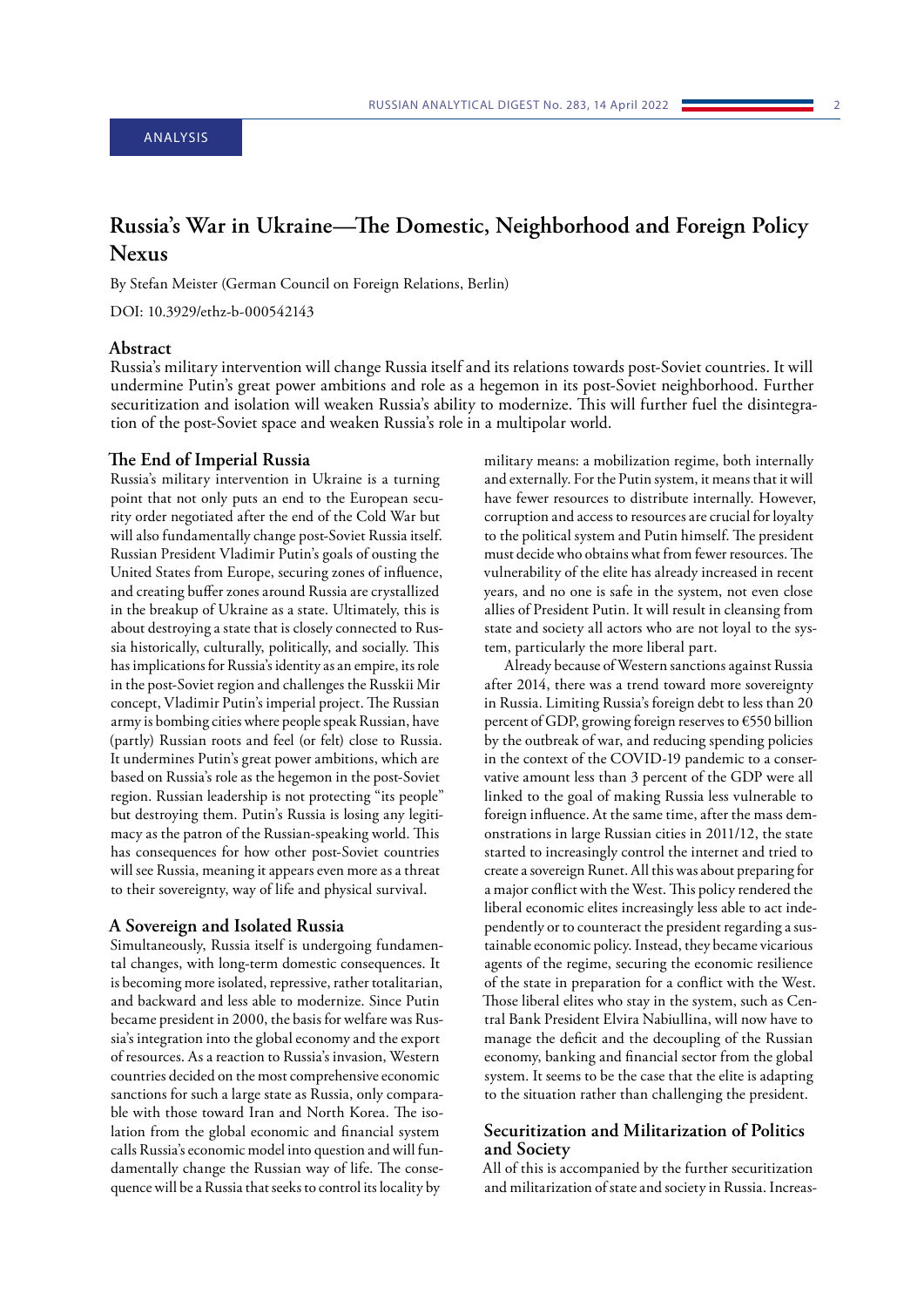ingly, military and security actors with security thinking will further dominate Russian politics, and they will come close to their goal of a Russia less vulnerable to external influence and more inclined toward autarky. This trend started with Putin's third term as president in 2012 and accelerated with the Western sanctions that came after the annexation of Crimea and the war in Donbas in 2014. It will now become the main pattern of Russian politics. Western sanctions, despite their importance to put the regime under pressure to stop the war in Ukraine, help to further isolate Russia, consolidate the society around Putin and to reinforce the security logic in Russian politics. This will also be the trend with a policy that brings Russian officials' money back to Russia to restrict their travel activities and to render the economy independent of foreign influence.

The Russian National Guard, formed in 2016 with up to 400,000 troops headed by Putin's close ally Victor Solotov, will be ready to resist any internal uprising. Their soldiers earn higher salaries than those in the military or other security forces, and they will be ready to protect Putin and his close allies. Therefore, a Belarus scenario is likely for Russia, where funding for the security forces will remain, while for the rest of the country, it will decline. The main role of the national guard is to repress those parts of society who do not agree with the policies that have led to the decline of Russia and Russian welfare. Cleansing the system of liberal elites is a logical step, as we have seen with the actions against economic advisor Anatoly Chubais, who left the country recently. Putin will try to keep the liberal elites in key economic positions, but they will have to adapt to the new situation and will have to help manage the deficit and soften the impact of sanctions. They have no say in the key decisions of the regime; their main task is to reduce the impact of the decisions of others on Russian state and society. At the same time, they will be under close monitoring by the security elites if they make any mistake or show a sign of disloyalty. Their room to maneuver will shrink even further, and Siloviki will put them under further attacks.

Putin's attack on the "fifth column" of all people inside of Russia whom he defines as alien or enemies of the country is entering the next stage after 2014.<sup>1</sup> It is a war against all Russian people who do not agree with the invasion of Ukraine and further isolation of Russia. In this regard, it resembles the Soviet Union of the 1930s more than that of the 1980s. One month after the war in Ukraine started, approximately 240.000 Russians have left the country. This is the best educated and progressive part of society, many of whom specialize in areas such as culture, art, the IT sector and the

business community. According to the Russian Association for Electronic Communication, up to 70.000 IT experts left the country in March 2022. More will follow. This brain drain has a major impact on the Russian economy and society. This will lead to the dominance of the more conservative and nationalistic part of society, which is willing to accept more isolationist measures. Along this line, the approval rating of President Putin has grown to more than 70 percent (according to state polling agencies), and a huge wave of patriotism is going through the country with more than 80 percent of support for the war according to Levanda Center. At the same time, the appetite for protest is low; what protests exist are rather isolated, and there is no functional opposition anymore, which could have set an alternative paradigm to Putin's "special operation".

## **Division of Europe**

The war in Ukraine will permanently weaken Russia militarily and economically and isolate it internationally. As a result, Moscow will be more heavily reliant on itself and other post-Soviet countries without being able to make attractive economic, political, or social propositions. It is to be expected that Russia will depend more on China technologically and will have to offer China discounted prices for natural resources. The weaker and more isolated Russia becomes, the more aggressively the regime might react at home and in its neighborhood. With the current Western sanctions, the Eurasian Economic Union and its institutions are under pressure, and none of the other member states will have an interest in coming under Western sanctions. This puts the functioning of the institution and its future into question. Russian President Putin's goal of economically integrating post-Soviet states is becoming even less likely. At the same time, the Collective Security Treaty Organization (CSTO) can increase its importance and might become a key instrument of Russia and other authoritarian states to keep their ruling elites in power. As we have seen in Kazakhstan with the reaction to mass demonstration in January 2022, Russia and other CSTO members are willing to intervene to stop any kind of social uprising. At the same time, any post-Soviet country will be very wary after the war in Ukraine about inviting Russian troops into their country.

With the goal of securing its traditional sphere of influence through military means, Russian leadership has successfully alienated other post-Soviet countries and societies. Possible steps to integrate disputed regions such as South Ossetia or Transnistria into the Russian state, as it is again now discussed, will further change Moscow's relations with their mother states. With the

<sup>1</sup> <http://kremlin.ru/events/president/news/67996>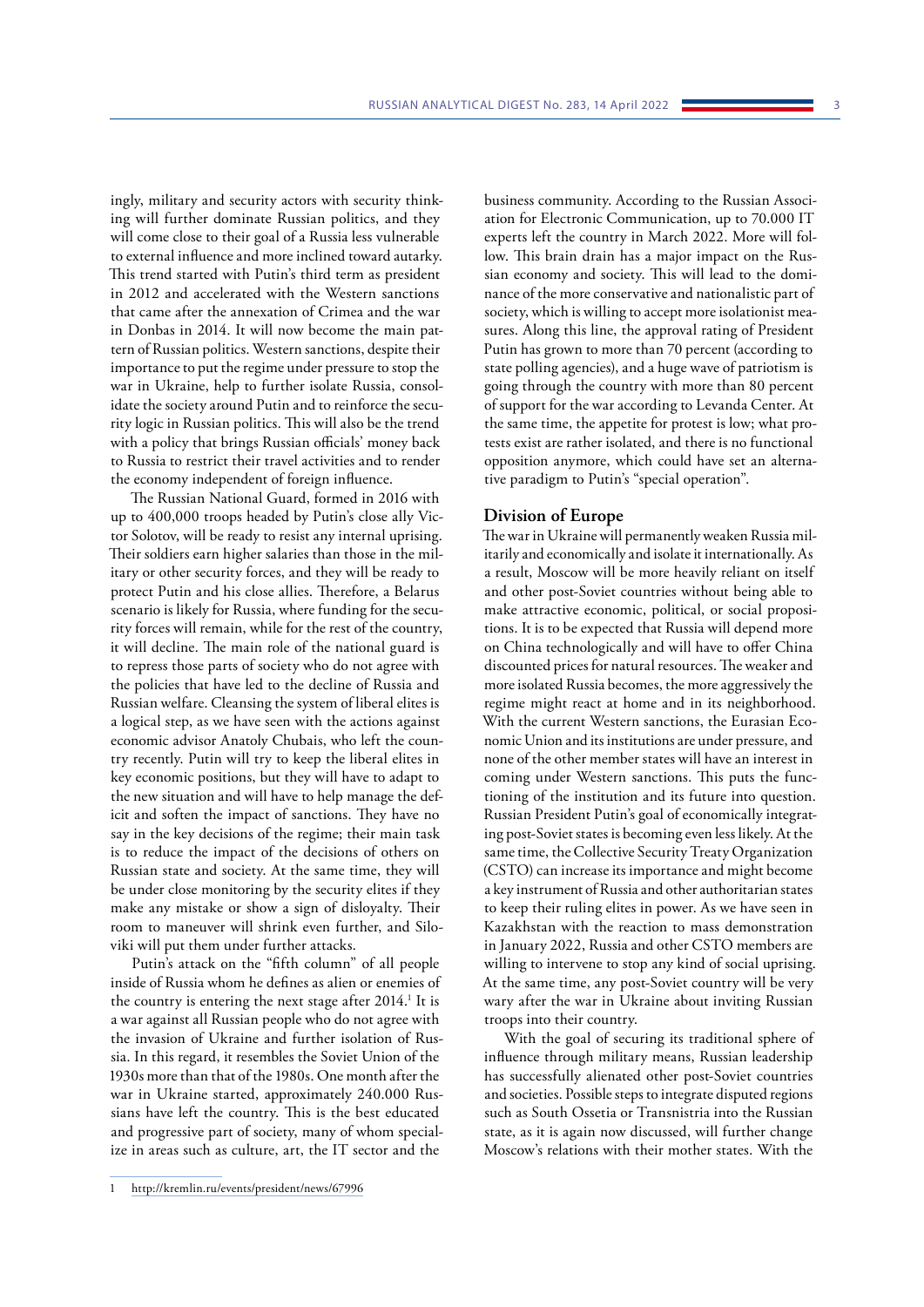<span id="page-3-0"></span>war in Ukraine, Russian leadership shifted to a different paradigm of politics toward post-Soviet countries. A new iron curtain creates countries that again lose their sovereignty. Outside of NATO territory, there are no security guarantees anymore in Europe. Every country can become a victim of a Russian military attack. This will further fuel the disintegration of the post-Soviet space because Russia is not able to economically integrate former Soviet states and it lacks the soft power to

attract new members. Russia's weakness and aggressive policy will therefore create gray zones of instability, from which more people will have an interest to escape. This policy has negative effects on Russia itself, where a military and security logic will further drive its economic policies and the relations between state and society. All this will further isolate Russia globally and weaken its role in a multipolar world. The pattern of the decline of the Soviet Union seems destined to repeat.

#### *About the Author*

Dr *Stefan Meister* is head of the Program for International Order and Democracy at the German Council on Foreign Relations (DGAP) in Berlin. Before, he was director of the South Caucasus office of the Heinrich Böll Stiftung. His research focuses on Russian foreign, domestic and security policy, Russia's policy towards post-Soviet countries, Russian disinformation and the interaction of Russia and China regionally and globally.

## ANALYSIS

## **The Planned War**

By Heiko Pleines (Research Centre for East European Studies at the University of Bremen)

DOI: 10.3929/ethz-b-000542143

## **Abstract**

In retrospect, it is clear that a close circle around Russian President Vladimir Putin has been systematically preparing for the current war in Ukraine for years. It is not clear from the outside when exactly the decision to attack Ukraine was made. However, during his first term in office, Putin made it clear that he was concerned with restoring Russia's national greatness and that, from his point of view, Ukraine belonged to Russia, and by 2014 at the latest, Russia began to prepare for an escalating conflict with the West. At the time, it was not apparent that Putin would be prepared to start a war of aggression, and there was no evidence of such plans. A new assessment of Russia's preparations for the current war is therefore not intended to be smarter in retrospect but to enable a better understanding of Russian politics.

#### **Speeches**

Experts who studied Putin's speeches and his discernible political position behind them emphasized early on the importance Putin attached to strengthening the state and national unity. In this sense, economic policy, social policy and the modernization of the country were understood from the outset not as ends in themselves but as means to strengthen the nation. Already in 2001, [Archie Brown](https://www.tandfonline.com/doi/abs/10.1080/1060586X.2001.10641494?journalCode=rpsa20) highlighted that Putin stated, "I was a pure and utterly successful product of Soviet patriotic education".

In [Putin's State of the Nation Address in April 2005,](http://www.kremlin.ru/events/president/transcripts/22931) he made the much-quoted statement: "Above all, we must admit that the collapse of the Soviet Union was the greatest geopolitical catastrophe of the century. For the Russian people it has become a real drama." At the

same time, the Russian government began to establish a unified view of Russian history, culminating in the creation of a "Commission under the President of the Russian Federation to Counter Attempts to Falsify History to the Detriment of Russian Interests" in 2009.

At the NATO summit in 2008, Putin declared that Ukraine was "not a [real country".](https://www.theguardian.com/world/2021/dec/27/ukraine-crisis-how-putin-feeds-off-anger-over-nato-eastward-expansion) In April 2014, following the annexation of Crimea, in the popular [tele](http://eng.kremlin.ru/news/7034)[vised presidential "hotline" session](http://eng.kremlin.ru/news/7034) with callers from across the country, he explained that parts of Ukraine are actually part of Russia, not Ukraine. In Putin's enumeration, these parts, increasingly referred to in Russia as "New Russia," include five Ukrainian regions all the way to Ukraine's western border.

The last step toward a claim on the whole of Ukraine was made in Putin's essay, "On the Historical Unity of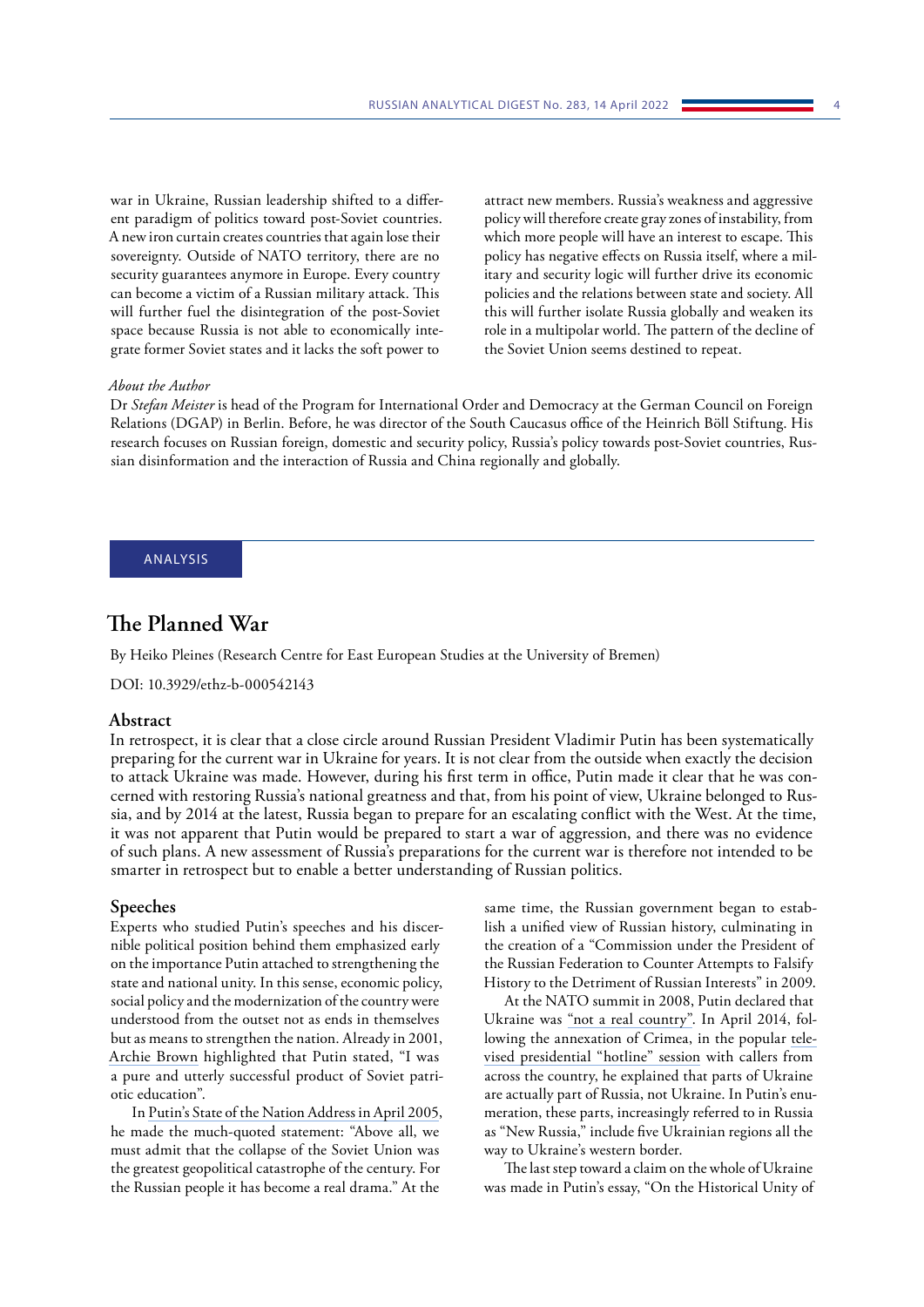Russians and Ukrainians," in July 2021. The renowned historian of Eastern Europe, [Andreas Kappeler,](https://zeitschrift-osteuropa.de/hefte/2021/7/revisionismus-und-drohungen/) stated in his review of the essay: "Politically, it provides an insight into Putin's view, which mixes Soviet patriotism, imperial and Russian ethno-nationalism as well as revisionist thinking. […] The essay proves that Russia's leadership has not accepted that Ukrainians constitute a separate nation with an independent state. Putin's threats should be taken seriously."

While in retrospect a clear line can be shown, Putin has also often struck other tones. Even in his so-called [angry speech at the Munich Security Conference in](http://www.kremlin.ru/events/president/transcripts/24034)  [February 2007,](http://www.kremlin.ru/events/president/transcripts/24034) in which he criticized NATO's eastward expansion as an unfounded provocation, he also said, for example, "I am convinced that the only mechanism for deciding on the use of force as a last resort must be the UN Charter", and he promoted disarmament negotiations. In retrospect, this statement can be understood as an interpretation of the charter from the perspective of the UN Security Council, on which Russia has veto power, and disarmament negotiations can of course make wars possible. However, this was not clearcut. It is also important to note that in Russian politics there was [no permanent debate about Ukraine](https://www.laender-analysen.de/russland-analysen/413/die-ukraine-in-der-rhetorik-russischer-praesidenten-und-der-staatsduma/), but only reactions in times of crisis.

Moreover, the political leadership around Putin was seen as having a [very professional communication policy](https://journals.sagepub.com/doi/10.1177/0010414021989759) that responded to public opinion polls and dealt flexibly with crises. This short-term pragmatism made ideological extremes appear more as a strategy for mobilizing support and less as a vital political mission. In the context of the Crimean annexation in 2014, nationalist propaganda was thus interpreted by many analysts, myself included, as an attempt to compensate for the loss of regime popularity after the end of the economic boom. In a book chapter, [Henry Hale](https://library.oapen.org/bitstream/handle/20.500.12657/30059/650041.pdf?sequence#page=242) speaks of a "nationalist turn" in 2014. The assumption behind this corresponds to a core idea of political science: the central goal of political rulers is to secure power, not to realize a mission.

#### **Policies**

A look back at many areas of Russian policy since President Putin took office in 2000 shows that dependencies on the West were reduced very early on.

In [economic policy](https://www.bofit.fi/en/monitoring/statistics/russia-statistics/), the Russian state's foreign debt was reduced from 45% of GDP to less than 2% within Putin's first two terms in office. Central Bank reserves increased from 28 billion US dollars to over 400 billion during this period, and an oil fund was created, which was already worth over 200 billion US dollars in 2008. By 2021, Russia's external debt was less than 4%, and the combined value of Central Bank reserves and the oil fund was over 800 billion US dollars. While the original assessment of economists—and probably also of the responsible Russian policy-makers—had been that during the oil boom of the 2000s, Russia was following a conservative fiscal policy, building up reserves for economic crises and preventing high inflation, even the most recent COVID-19 crisis showed that these funds were only ever used to a small extent for an extreme economic crisis, i.e., they were probably reserved for a different purpose.

Under Putin, the Russian army has been significantly upgraded. Military spending in real terms, as regularly calculated by the [Stockholm Institute for Peace Research](https://www.sipri.org/commentary/topical-backgrounder/2020/russias-military-spending-frequently-asked-questions)  [\(SIPRI\)](https://www.sipri.org/commentary/topical-backgrounder/2020/russias-military-spending-frequently-asked-questions), almost tripled from 2000 to 2019. Putin regularly presented new weapons systems in person. Of course, rearmament does not automatically mean preparation for war, let alone for a war of aggression. The large-scale maneuvers carried out by Russia in recent years were more concrete in this respect, but they could also simply have been a threat meant to achieve a better negotiating position.

At the same time, Russia tried to become less dependent on imports. In the agricultural sector, this was achieved primarily through "counter-sanctions" in 2014, which banned the import of many agricultural products. This was interpreted as a policy of import substitution that was intended to increase the competitiveness of domestic production, which was—as [Stephen](https://css.ethz.ch/en/publications/rad/rad-all-issues/details.html?id=%2Fn%2Fo%2F2%2F6%2Fno_268_the_state_of_the_russian_economy)  [Wegren](https://css.ethz.ch/en/publications/rad/rad-all-issues/details.html?id=%2Fn%2Fo%2F2%2F6%2Fno_268_the_state_of_the_russian_economy) has summarized—largely successful. In fact, this was a policy of autarky, making the country impervious to sudden sanctions. This is how [Gunter Deuber](https://css.ethz.ch/en/publications/rad/rad-all-issues/details.html?id=%2Fn%2Fo%2F2%2F6%2Fno_268_the_state_of_the_russian_economy) described the "Fortress Russia" strategy that has been pursued since 2014 in response to Western sanctions.

Additionally, in the area of finance, with the establishment of its own payment system and the internet, with attempts to largely isolate the runet, an autarky policy was obviously pursued. However, this was usually interpreted with an eye on China, which was more advanced in both areas and (at least according to the widespread interpretation of the day) primarily wanted to secure independent technological development and censorship at home.

The steadily increasing state repression of political opposition and independent media in Russia was interpreted, certainly not entirely incorrectly, as a means of securing power. The foreign policy escalation provoked by Russia since spring 2021 could certainly be seen as an attempt to promote patriotic consensus at home and to divert worldwide attention from domestic repressive measures, such as the arrest of the most prominent opposition politician Alexei Navalny, the elimination of his organization and other independent voices. In retrospect, however, it was probably about depriving possible opposition movements to the war of any representatives with organizational or moral resources.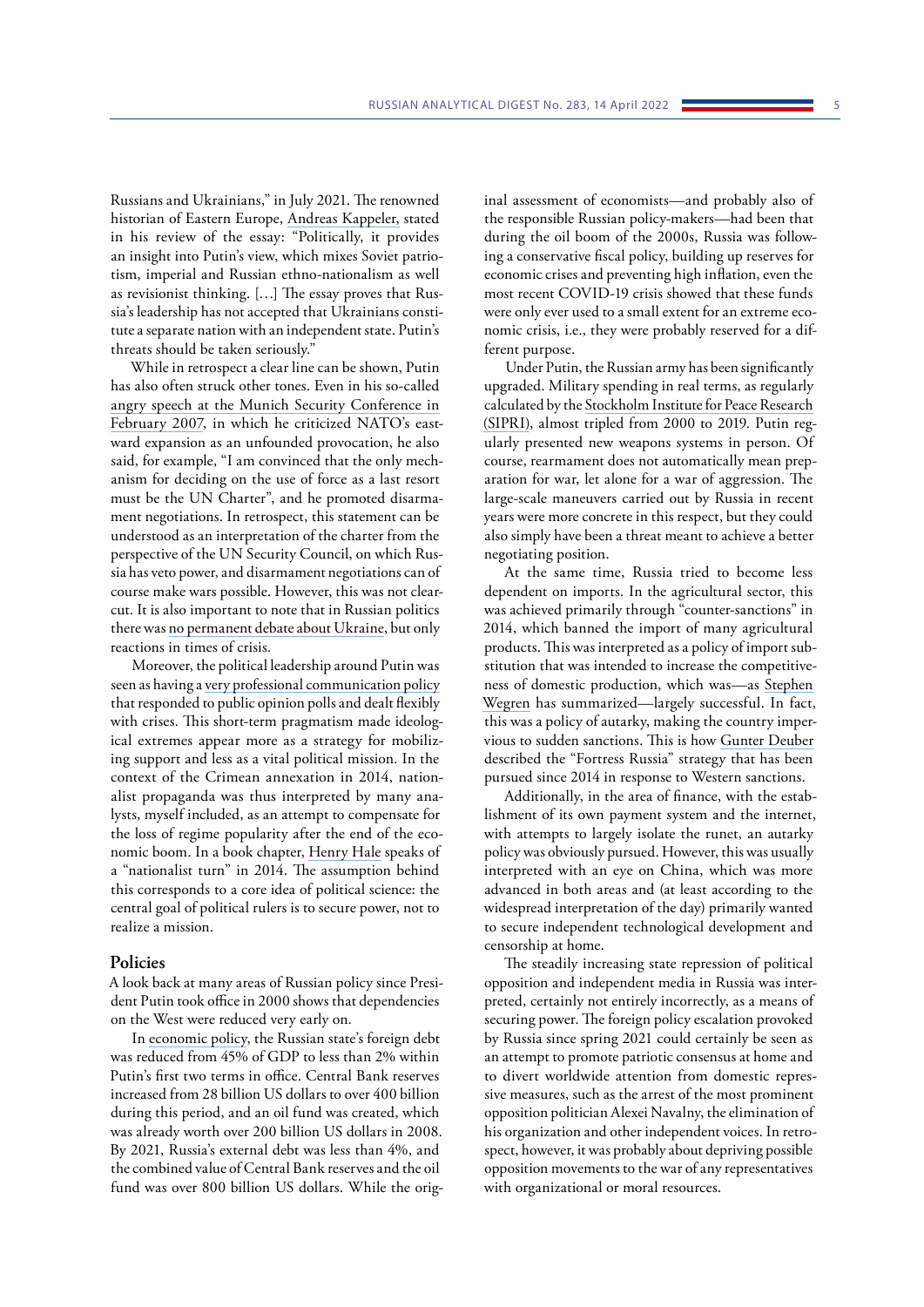#### **Fear of NATO Expansion or Revisionism?**

A large part of Russia's explanation of its own foreign policy relates to the threat posed by NATO, specifically by NATO's eastward expansion. To establish the sense of threat, it is irrelevant whether NATO's eastward enlargement is a breach of trust, or whether NATO actually has threatening intentions. To put it in extreme terms, even a paranoid sense of threat has real effects and can lead to repercussions.

However, a look at Russia's current military strategy in Ukraine shows that direct military intervention by NATO is obviously not expected. There is no attempt to secure the NATO border or the Russian fleet in the Black Sea. This implies that Russia is sure that it can conquer Ukraine without any direct threat from NATO.

The argumentation thus far does not mean, of course, that the conquest of Ukraine has been planned since Putin took office. In 2013, for example, it seemed likely that Russian pressure on Ukrainian President Viktor Yanukovych could bring about the country's accession to Russian economic and military alliances. Only the mass protests of the Euro-Maidan prevented this. Later, it should be noted that the actual war planning apparently took place in the smallest circles. Televised meetings of Putin with the National Security Council and the government immediately before the Russian attack show that many members of these central decision-making bodies were obviously not fully informed.

At the same time, it is clear that Putin regretted the collapse of the Soviet Union from the beginning of his first term in office and saw Russia's resurgence as a central goal. In addition, Russia's understanding of foreign policy is based on the idea of zones of influence, which—at least implicitly—put Russia as a hegemon in the post-Soviet region beyond the reach of international law. How much this understanding of foreign policy, especially with the explicit nationalist justifications that have dominated since 2014, deviates from the Western perspective seems to have been underestimated in Russia.

#### **Miscalculation?**

The military invasion of Ukraine in February 2022 obviously did not bring the hoped-for quick victory. A prescheduled [jubilant commentary](https://web.archive.org/web/20220226051154/https:/ria.ru/20220226/rossiya-1775162336.html) at several state news agencies on the "Russian unity" of three states (Russia, Belarus and Ukraine as "Little Russia") and "the creation of a new world order" quickly disappeared from the internet on the third day of the war. At the same time, the sanctions were obviously harsher than Russia expected, especially the neutralization of a large part of the currency reserves through financial sanctions.

However, the Russian leadership was not alone in this miscalculation. In view of the overwhelming numerical superiority of the Russian army in all areas, [military](https://edition.cnn.com/2022/02/25/europe/russia-ukraine-military-comparison-intl/index.html) [experts in the West](https://edition.cnn.com/2022/02/25/europe/russia-ukraine-military-comparison-intl/index.html) also expected a quick victory in the event of an invasion, and shortly before Russia started the war, the debate about sanctions still seemed to focus primarily on NordStream II, i.e., on a future alternative transport route, not on current Russian exports.

The war dishearteningly confirmed the mantra of pipeline proponents that the energy trade is too important for both Russia and many European states, especially Germany, to simply be cut off. Accordingly, even several weeks after it had started the war, Russia delivered natural gas through Ukrainian pipelines fully meeting its contractual obligations. Despite extremely high prices in the previous year, Russia had not increased its deliveries. The aim was clearly to keep gas storage facilities empty to increase dependence on further deliveries during the war.

As far as the modest territorial gains in Ukraine can show, Russia's longer-term strategy for Ukraine seems to follow the model of the "people's republics" in eastern Ukraine. With the help of Russian security forces, potential organizers of resistance and protests are eliminated, and power is formally handed over to local pro-Russian politicians who can then take control with a reign of terror. Here, the general assessment of international experts is that this can hardly work in the long term. Ukraine is the largest territorial state in Europe (after Russia). After the indiscriminate bombardment of civilian targets by the Russian army, there is unlikely to be any sympathy left in Ukraine for the occupiers. If Russia wants to control all of Ukraine, this requires capacities that are likely to exceed the ability of the army, national guard and intelligence services. If Russia wants to control only part of Ukraine, then there will be a long border—wherever it falls—that is likely to be the target of repeated attacks.

#### **Conclusion**

No one can predict the decisions of a small group of political leaders. This is all the more true when they isolate themselves from alternative sources of information and advice and, as suggested by their arrogant and aggressive communication style, are convinced of their own superiority and mission.

Russia has lied repeatedly since 2014 about deploying its own army in Ukraine and now shows complete contempt for the rules of international law in statements as well as actions. Expecting a consensual negotiated solution in such a situation is naïve.

However, in the short term, the attempt at the military conquest of Ukraine caused high army losses and immense economic damage due to international sanctions. In the long term, Russia is likely to be overwhelmed both [militarily](https://www.understandingwar.org/backgrounder/russian-offensive-campaign-assessment-march-19) and [economically](https://css.ethz.ch/en/publications/rad/details.html?id=/n/o/2/8/no_280_sanctions_against_russia_russias_) by any likely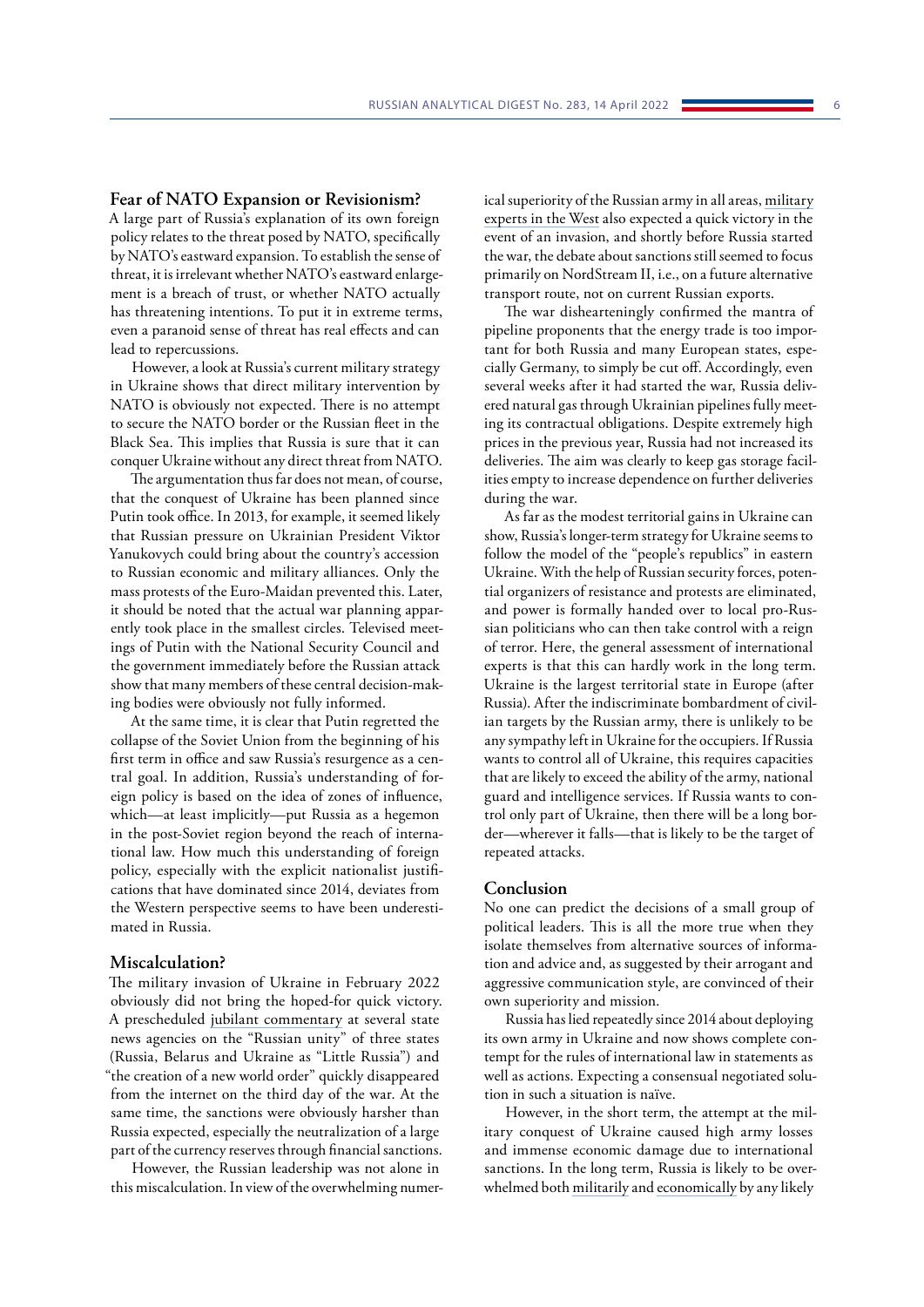<span id="page-6-0"></span>scenario. At the same time, states such as Iran, Venezuela, and North Korea demonstrate in different ways that a long and severe economic crisis resulting from sanctions need not bring about a complete regime collapse, a change of power, or a less aggressive foreign policy.

If the shifting of state borders through unprovoked war and the indiscriminate destruction of civilian targets are not to again become the continuation of politics by other means, then the price for this strategy must now be raised as dramatically and as quickly as possible. The greater the economic pressure through sanctions and perhaps also the moral pressure through proscription, the greater the chance that there will be opposition to the war in various quarters in Russia. The quicker the pressure is applied, the smaller Russia's possibilities of cushioning it or gradually adapting.

## *About the Author*

*Heiko Pleines* is head of the Department of Politics and Economics, Research Centre for East European Studies and Professor of Comparative Politics at the University of Bremen.

## ANALYSIS

## **Russia's Economy: Between a Crash and a Hard Landing**

By Andrei Yakovlev

DOI: 10.3929/ethz-b-000542143

#### **Abstract**

Based on macro-level data, most analysts forecasting Russia's economic development following the introduction of new large-scale sanctions expect a 10–12% drop in GDP, 20–25% inflation, and an increase in unemployment from 4.4% to 7–8% by the end of this year. This article argues that in the context of a severe economic shock, micro-data and comparison with similar cases offer a better guide to future developments than macro-data. They point to a much sharper decline in economic activity than is currently being forecasted.

#### **Introduction**

Commenting on the prospects of the Russian economy following the imposition of new large-scale international sanctions in relation to the invasion of Ukraine, most analysts (including representatives of European banks) expect a 10–12% drop in GDP, 20–25% inflation, and an increase in unemployment from 4.4% to 7–8% by the end of this year. Obviously, these estimates are based on macro-data about the state of the Russian economy before the imposition of sanctions and tend to rely on the fairly mild negative consequences of recent crises: in 2014–2015 after the first wave of international sanctions was introduced, and in 2020–2021 amid the Covid-19 pandemic.

#### **Challenges of Economic Forecasts**

The peculiarity of such macro-estimates, especially when it comes to deep shocks, is that they can overestimate the significance of trends that developed before the crisis and underestimate changes in the expectations and strategies of economic agents at the micro-level. One striking example of this is Russia's default and devaluation of the ruble in August 1998, after which no macroeconomists predicted the rapid disappearance of bartering, a financial recovery, and rapid economic growth. In October 1999 McKinsey's famous report "Russian Economy: Growth is Possible" was the first to suggest that Russia could grow at an annual rate of 7–8% and double its GDP in 10 years. This conclusion was based on a case study of 10 major sectors of the Russian economy (from ferrous metallurgy and the cement industry to retail and the IT sector), with an analysis of productivity growth factors and firm strategies—that is, on micro-level data.

Currently, the Russian economy shows similar features, but they point in the opposite direction. As one entrepreneur told me in a personal conversation, at the end of February and the beginning of March his company, which produces electrical equipment, was operating at higher-than-usual capacity because consumers were trying to buy products to store. It was obvious that demand would fall later, but new forecasts could be made only "when the dust settles from the collapse of what is crumbling now."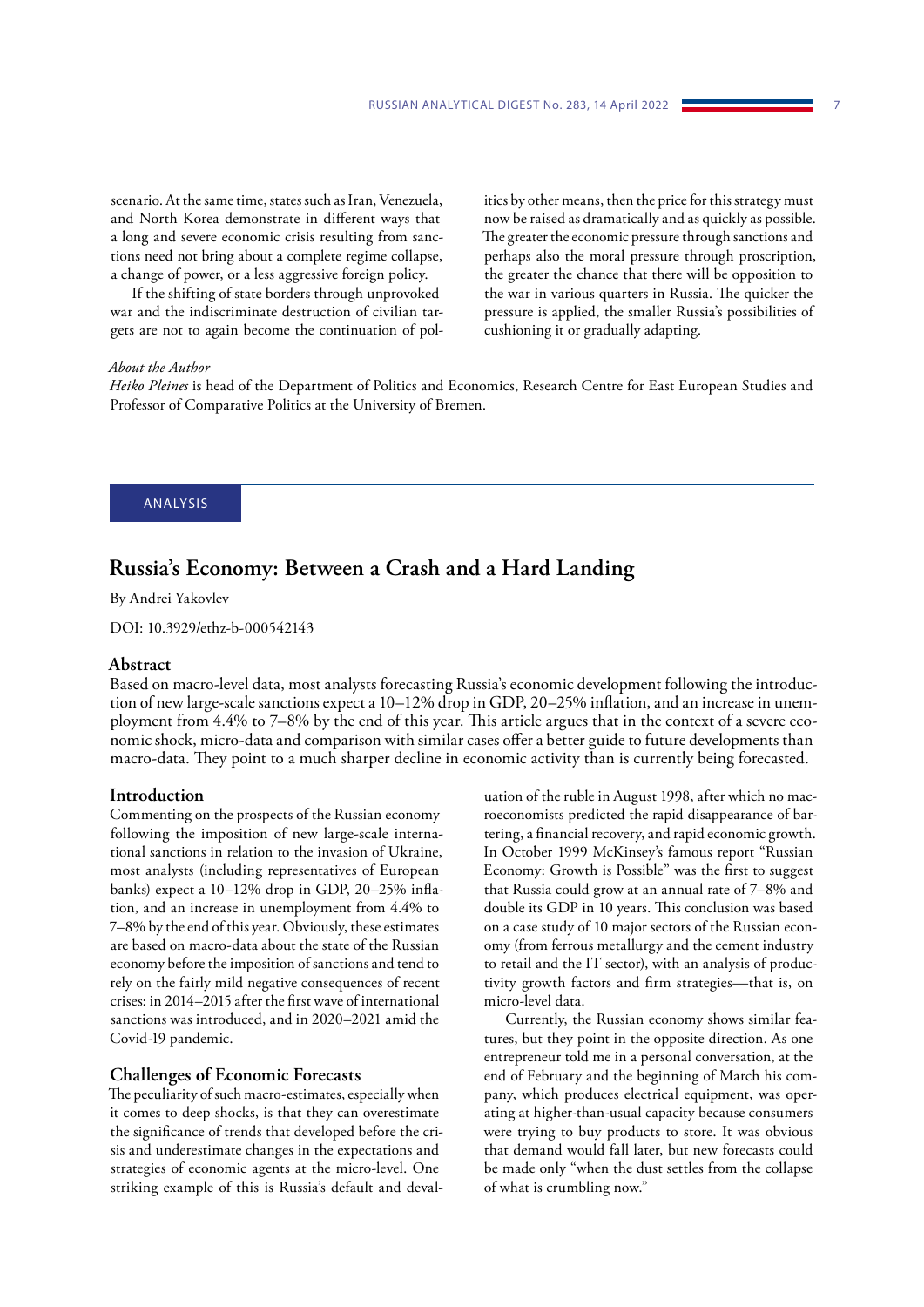When nevertheless trying to attempt a general forecast of Russia's economic development, it makes sense not only to try to understand how the current situation differs from the recent Russian crises mentioned above, but also to draw a comparison with Iran, which has been able to maintain its economy amid years of harsh international sanctions, and with the Soviet economic model, which from the outset focused on isolation from the world market.

#### **Comparisons**

The abrupt breakdown of supply chains (resulting from the decision of many foreign companies to stop production in Russia and from import restrictions on parts and components due to international sanctions), the devaluation of the ruble and restrictions on its convertibility, as well as the loss of access to half of the gold and foreign currency reserves held by the Ministry of Finance and the Central Bank, give rise to analogies to the shock transition of the Soviet planned economy to a market economy in 1991–1992. However, there are significant differences. Despite the continued notable interference of the state, Russia's economy has become a market economy—and therefore economic agents are much more likely to adapt to the new conditions. Moreover, the state apparatus remains generally capable of governing—in contrast to the actual collapse of the state in 1991–1992.

In this sense, the current situation in Russia may be closer to that of Iran, where the economy at the time of the first sanctions was market-based and the government (especially in the 2010s, during the height of tensions with the United States and the EU) was generally able to control economic processes. However, an important difference between Iran and Russia is the much greater integration of the latter into global markets. Starting in the early 2000s, the modernization of many sectors of the Russian economy relied on the use of foreign technology and imported equipment. Modernization processes thus involved cooperation with foreign investors who were interested in access to the Russian market. With their help, Russian firms were integrated into global value chains. The result was an increase in productivity at Russian enterprises and a significant improvement in the quality of their products. At the same time, however, these modernized enterprises turned out to be dependent on imported parts and components, as well as equipment maintenance (in those cases when domestic raw materials and materials were used for production). The most striking examples of this kind of dependence are the aircraft and car industries, which are singled out by all experts as the most affected industries. Importantly, however, the same is also true of equipment in the fields of metallurgy, chemistry, oil refining, and even agriculture (concerning seed imports).

In other words, Iran's economy faced sanctions (and the need to build an autonomous economic model) back in the 1980s, at the very beginning of the current wave of globalization. During this period, most national economies were still relatively autonomous and it was easier for Iran to build its "resistance economy." At the same time, the Iranian economy was—and still is—less complicated than the Russian economy in terms of its structure. In fact, Iran rejected the benefits of globalization, which allowed the country to maintain its economic independence. This did, however, come at the price of stagnation and a lack of economic development—as a result, it took Iran until 2017 to return the level of GDP per capita it had achieved in 1979.

Russia differs from Iran in its high degree of integration into global markets since the beginning of the reforms of the 1990s and the growth of this integration in the 2000s. In the last ten years (especially since 2014), the Russian government has actively supported importsubstitution processes—but the globalization processes of the 1990s and 2000s mean that national economies have objectively become interdependent. Today, no state in the world that participates in global value chains (including the US and China) can switch to a self-sufficient mode of production without a radical reduction in its volume and range of products manufactured. This is the problem Russia will have to face in the coming months. The scale of this problem for Russia is exacerbated by the phenomenon of "private sanctions," where companies break contracts with Russian consumers not only because of sanctions imposed by their national governments, but also on their own initiative.

#### **Outlook**

Since we are talking about thousands of companies from different countries, it is currently very difficult to assess the consequences of such "private sanctions." However, contacts with entrepreneurs show that at many machinebuilding enterprises, the available stocks of parts and components are sufficient to maintain production only for 1.5–2 months—after which a shutdown of these enterprises will begin, with inevitable knock-on effects for their suppliers and customers. The solution to this problem (which is already being discussed at the enterprise level) is the resumption of production models developed during the Soviet era and taken out of commission 10–15 years ago. In practice, this will mean that after the inevitable deep recession (which may be comparable to the decline in production in 1992–1993), enterprises will adapt to the new conditions by reducing the range and quality of products they produce (especially technically complex ones).

An additional factor that may increase the depth of the decline is the fact that the Russian government did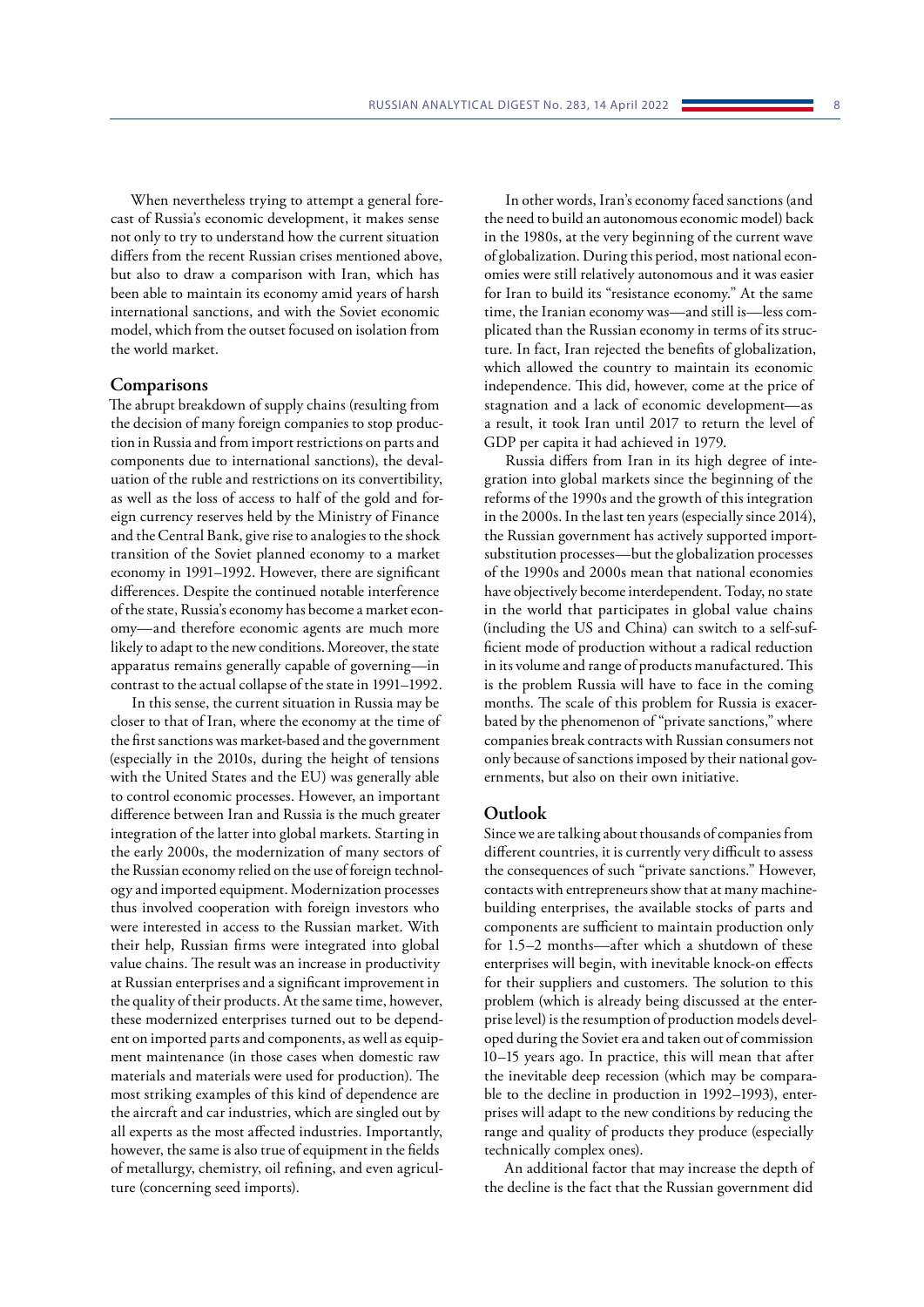not seem to be prepared for the introduction of such large-scale sanctions (and especially for the imposition of "private sanctions" by thousands of international suppliers). Apparently, based on the experience of 2014, the government expected rather limited sanctions from the US and the EU. The 2014 sanctions were certainly painful but did not lead to radical destruction of the supply chain. Without fully understanding the real scale of losses resulting from the stoppage of import supplies (as well as not daring to admit this to their superiors), industry agencies are still guided in the elaboration of anticrisis measures by the experience of 2020, when the government managed to mitigate the negative effects of the interruption of supplies during the Covid-19 pandemic. But these measures will probably not have the desired effect today, as they were focused on supporting enterprises during the lockdown and assumed the resumption of supplies in the future. Government officials are now pinning their hopes on Chinese firms being able to replace European and American suppliers. However, many companies are skeptical about this and see such opportunities only in the medium to long term.

Another important difference from 2020 is that back then, the development of adequate anti-crisis measures was the result of an active dialogue between the government and business. Such a dialogue was possible, among other things, because the crisis was caused by external factors beyond the government's control. Government officials and business were in the same boat caught in the storm, and they were equally interested in finding economic policy instruments that would allow them to weather the storm with minimal losses. The current crisis has clearly been created by the actions of the government, as a result of which officials are switching to direct administrative regulation of market processes

instead of dialogue. A striking illustration of this is the Ministry of Industry and Trade meeting with metallurgists in early March (see [https://www.youtube.com/](https://www.youtube.com/watch?v=d11_DDdgdQA) [watch?v=d11\\_DDdgdQA\)](https://www.youtube.com/watch?v=d11_DDdgdQA), where it was expressly stated that in the event that prices increased beyond the limit "recommended" by the ministry, enterprises would face inspections by the prosecutor's office and criminal investigations. Such administrative measures can stabilize the market for a short time (as occurred in the currency market following the freezing of deposits and the introduction of restrictions on purchases of foreign currencies). However, such measures undermine the functioning of market mechanisms and will prevent the economy from adapting to new conditions.

#### **Conclusion**

Overall, the Russian economy today can be compared to an airplane whose captain makes decisions while under the influence of narcotics. At the same time, the plane is running out of fuel—but only part of the crew understands this so far, and most of the passengers and the other part of the crew are not yet aware of what is happening. Further developments will depend on whether the informed part of the crew manages to keep the captain from making more dangerous turns and whether that part of the crew is then able to land the plane.

These kinds of metaphorical comparisons do not provide a basis for quantitative estimates, but it seems to me that the macroeconomic forecasts mentioned at the beginning of this commentary are overly optimistic and that economic dynamics in Russia in 2022 will be close to what we saw in 1992–1993. The social and political consequences of such a scenario should be the subject of a separate discussion.

#### *About the Author*

Dr. *Andrei Yakovlev* is one of the leading Russian experts in industrial policy, corporate governance, and state-business relations. He participated in the elaboration of "Strategy-2020" in 2010–2011 and was awarded the Gaidar Memorial Prize in Economics in 2017.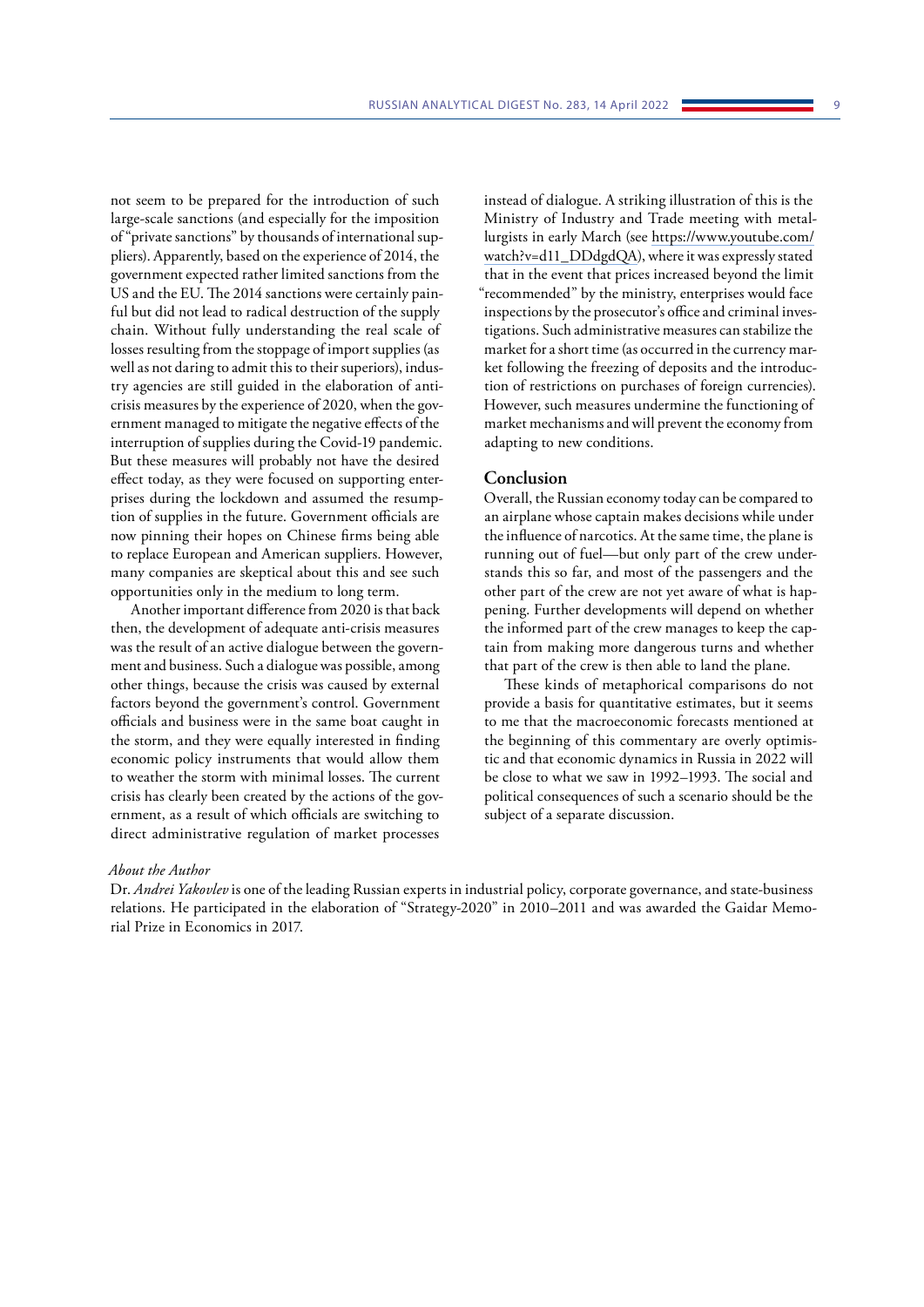## <span id="page-9-0"></span>**Excusing the Massacre: Russian Officials and State-Run Media on Bucha**

By Daria Zakharova (Research Centre for East European Studies at the University of Bremen)

DOI: 10.3929/ethz-b-000542143

## **Abstract**

On April 2 a series of immensely graphic images from Bucha, a suburb of the Ukrainian capital, were distributed by the leading international mass media. As details emerged, it became clear that Russian forces had massacred civilians in Bucha. Russian officials and state-run media have, however, been expressing an alternative view, using a "firehose of falsehood" to mislead domestic audiences and sow doubt about the cause of the massacre. Russian propaganda techniques employed in relation to Bucha include blaming the Ukrainian side, demonizing the Ukrainian government as "Nazis," alluding to conspiracies that "the West makes up against Russia," and pretending that "we were not there."

#### **Introduction**

On April 2 a series of immensely graphic images from Bucha, a suburb of the Ukrainian capital, were [dis](https://www.france24.com/en/live-news/20220402-bodies-litter-ukraine-town-s-street-of-death)[tributed](https://www.france24.com/en/live-news/20220402-bodies-litter-ukraine-town-s-street-of-death) by the leading international mass media. The images showed local civilians, some of them with their hands tied behind their backs, shot or mutilated. Adviser to the Office of the President of Ukraine Mykhailo Podolyak, who was one of the first witnesses, [claimed](https://twitter.com/Podolyak_M/status/1510515954270322689?cxt=HHwWgoC-nbyQt_YpAAAA) that these atrocities were committed by Russian troops. Following the Russian invasion of Ukraine, Bucha, like other Kyiv suburbs, had fallen under the control of the Russian forces, which subsequently retreated in early April due to high losses, the prevalence of Ukrainian troops in the Kyiv region, and a change in Russian military strategy.

As the story developed and more journalists, officials, observers, and international organizations arrived at the site, it became quite clear that Russian forces had massacred civilians in Bucha. The mayor of Bucha has [esti](https://www.bbc.com/news/world-europe-61003878)[mated](https://www.bbc.com/news/world-europe-61003878) the number of victims at approximately 300 civilians, although the investigation is still ongoing. Human Rights Watch has [characterized](https://www.hrw.org/news/2022/04/03/ukraine-apparent-war-crimes-russia-controlled-areas) the events in Bucha—as well as in a range of other Russian-occupied Ukrainian areas, such as Chernihiv, Kharkiv, and Kyiv regions as war crimes against civilians.

Although the precise number of victims is not yet clear, the world is quite unanimous in its interpretation of the events in Bucha. Unsurprisingly, Russian officials and state-run media have been expressing an alternative view.

## **"The Provocation in Bucha Was Orchestrated"**

Shortly after the shocking images of the Bucha massacre were published around the world, Russian officials and propaganda turned on "denial mode." Commenting on the massacre, Kremlin press secretary Dmitry Peskov alluded to the event in Bucha as a "show." "Any accusations against the Russian side, against the Russian military, are not just groundless, but this is a well-directed show. Nothing else. Tragic show," he [stated](https://ria.ru/20220405/bucha-1781890685.html) in a briefing with journalists on April 5.

Russian media front man Vladimir Solovyov expressed the view that the events in Bucha had been orchestrated by British intelligence. In his popular YouTube show, "Solovyov-Live," he [stated](https://twitter.com/nexta_tv/status/1511259250156261379?ref_src=twsrc%5Etfw%7Ctwcamp%5Etweetembed%7Ctwterm%5E1511259250156261379%7Ctwgr%5E%7Ctwcon%5Es1_&ref_url=https%3A%2F%2Fmignews.com%2Fnews%2Fukraine%2Flingvist-vladimir-solovev-reznya-v-buche-rabota-britanskoj-razvedki.html%3Futm_source%3Dyxnewsutm_medium%3Ddesktoputm_referrer%3Dhttps3A2F2Fyandex.ru2Fnews2Fsearch3Ftext3D) that "Bucha was 'chosen' because in English it sounds like Butcher—that is, a good consonance. So it is clear who is behind this: British specialists."

Other state-run media came up with "proof" that the events were orchestrated. Russian state-run Channel One, Russia 24, and 360-TV ran stories that questioned the videos of the corpses from Bucha and sought to paint them in a different light. "Those who were indicated as the corpses are alive. Here is a man lying on the road moving his hand, and in another frame in the side mirror you can see that the deceased came to life and sat down," [stated](https://rutube.ru/video/452b3bf1d85ef267408012ecbc17a82a/) the latter's news release.

In fact, the state-run media have been spreading the only video about which there is any question at all (since a raindrop on the camera operator's lens could be [interpreted](https://twitter.com/litavrinm/status/1510543573191729152) as a "movement"). Other, higher-quality videos disproving this alleged "movement" have been [published,](https://twitter.com/BenDoBrown/status/1510924491412721666?ref_src=twsrc%5Etfw%7Ctwcamp%5Etweetembed%7Ctwterm%5E1510924491412721666%7Ctwgr%5E%7Ctwcon%5Es1_&ref_url=https%3A%2F%2Fwww.bellingcat.com%2Fnews%2F2022%2F04%2F04%2Frussias-bucha-facts-versus-the-evidence%2F) but Russian propaganda has declined to cover them.

## **"Ukrainian Soldiers Are to Blame"**

Another narrative spread by a range of Russian political officials and pro-state media is that the massacre in Bucha took place after the retreat of the Russian soldiers. This statement, initially made by the Russian Defense Ministry, was quickly spread by the state-run media. According to the ministry, "during the time that this settlement was under the control of the Russian Armed Forces, not a single local resident suffered from any violent actions." The ministry [indicated](https://ria.ru/20220405/bucha-1781855396.html) that all Russian units completely left Bucha on March 30 and northward exits from the city were not blocked.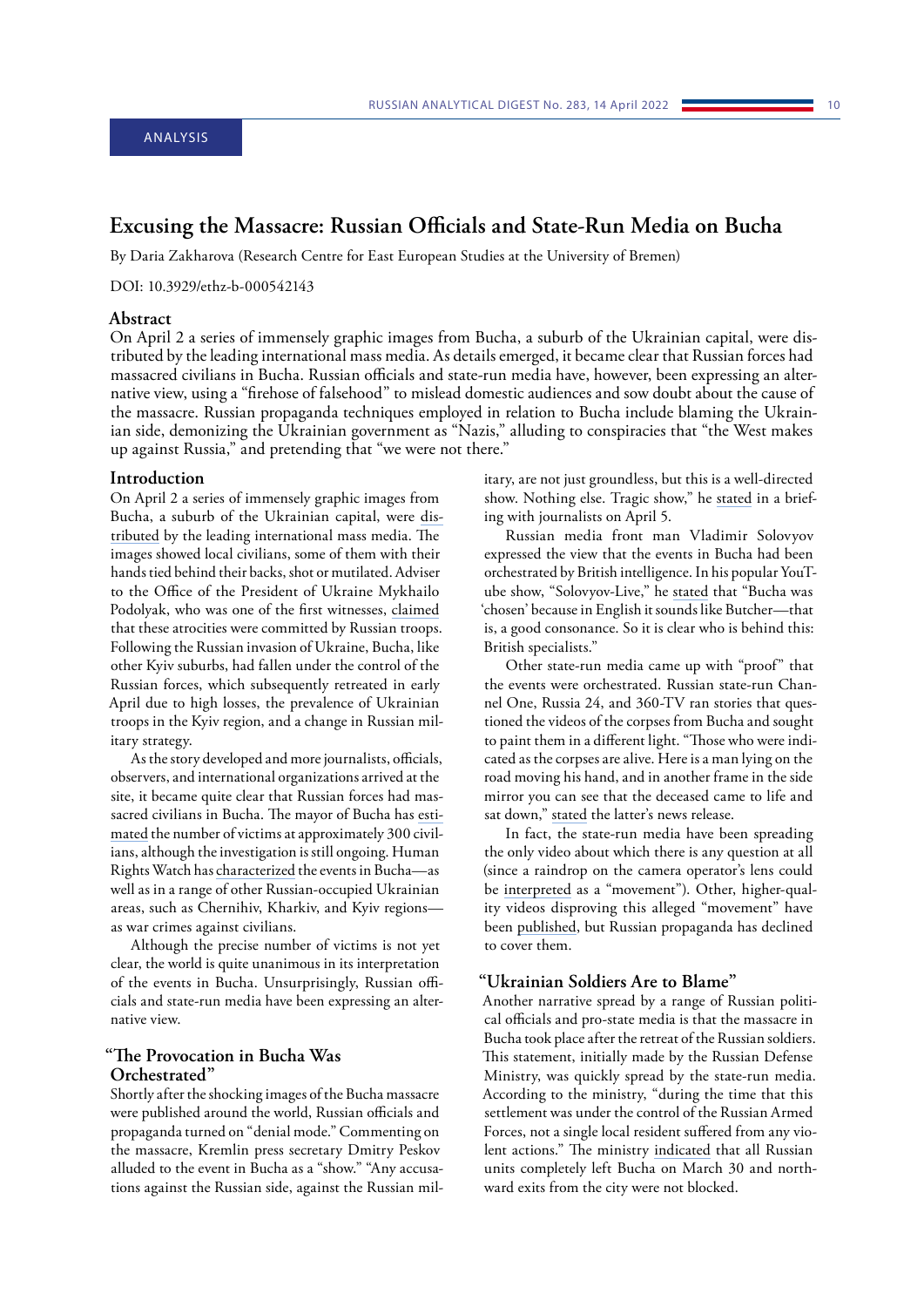Russian Minister of Foreign Affairs Sergey Lavrov made the same claim. "What happened there is an outright provocation aimed at presenting Russia as guilty of crimes committed after the withdrawal of the Russian Armed Forces," he [stated](https://ria.ru/20220405/bucha-1781855396.html) in a conversation with UN Under-Secretary-General for Humanitarian Affairs and Emergency Relief Coordinator Martin Griffiths.

The state-run media unanimously propounded the same narrative: a long time passed between the Russian troops' departure and news of the massacre, which proves that they had nothing to do with it. In its news coverage on April 6, Russian federal Channel One [expressed](https://rutube.ru/video/0a31e8ac1f62c0f867f22cd90d00cfb1/) precisely this view: "The West and Ukraine indiscriminately accuse our military, suppressing the fact that the footage appeared 4 days after the withdrawal of our troops."

State-run TV channel Russia-24 came to the same conclusion. "The monstrous provocation in Bucha was done clumsily—Ukrainian propaganda revealed itself. It is enough to trace the chronology: according to their own sources, the Ukrainian army entered Bucha several days after the Russian retreat. No one discovered any corpses until then," the news outlet [claimed](https://rutube.ru/video/b23a6f696711f07691848b49d0a818ec/).

The chronology of Russian propaganda is also quite confusing, as it relies on Russian official sources, which announced that Russian troops would leave Bucha on March 30. However, it is clear from other public [state](https://t.me/News380/7839)[ments](https://t.me/News380/7839) and [news coverage](https://tvzvezda.ru/news/20224151-KMqbZ.html) that Ukrainian forces did not control Bucha until April 2.

Blaming Ukrainian soldiers for a diverse range of damage likely caused by Russian troops in Ukraine has been a key strategy of Russian propaganda. The latter, for instance, accused the Ukrainian army of [shelling](https://ria.ru/20220310/roddom-1777556342.html) the maternity hospital in Mariupol, an act that is widely believed to have been carried out by Russian forces.

The Bucha massacre is no exception to this strategy. State-run Ren-TV [claimed](https://rutube.ru/video/9514127866657037cc3522dd1c03e08d/) that Ukrainian soldiers had killed the citizens of Bucha. "Atrocities and crimes indeed happen in Ukraine, but these crimes are the work of Ukrainian Nazis. No one but Kiev needed a provocation in Bucha, because NATO countries have so far been very reluctant to talk about military assistance," its news release of April 5 stated.

State-run 360-TV [sought](https://rutube.ru/video/452b3bf1d85ef267408012ecbc17a82a/) to further substantiate this narrative. "The corpses in Bucha have white bandages on their hands. This was a certain identification sign meaning "I am loyal—do not shoot" during the presence of Russian troops. For the Ukrainian military, for its part, this sign means 'the enemy.' So it is possible that in this way the Ukrainian military cleansed the city of unwanted people," news coverage from April 4 argued.

State-run Channel One not only included the term "Ukrainian Nazis" in its coverage, but also saw an American hand in the Bucha massacre. "It is quite obvious

that the situation in Bucha was inspired and organized by the United States, and the representatives of Ukraine were only playing the role of actors. The United States and Brussels seized authority in Ukraine and brought the Nazis to power, so there will be more 'Buchas' coming," the channel's April 5 coverage [stated.](https://rutube.ru/video/0a31e8ac1f62c0f867f22cd90d00cfb1/)

These narratives have been disproved by clear evidence that the massacre occurred while Russian troops were in Bucha. For instance, satellite pictures [show](https://www.nytimes.com/2022/04/04/world/europe/bucha-ukraine-bodies.html) that multiple corpses had been lying on the streets of Bucha since March 11—when the city was under Russian occupation.

#### **Western Conspiracy against Russia**

Another approach prevalent among Russian officials and state-run media was to accuse the West of making up the Bucha massacre in order to discredit the Russian side.

At a press conference in Moscow, Russian Ministry of Foreign Affairs spokeswoman Maria Zakharova openly [criticized](https://rutube.ru/video/c629f06765374b5d8de5795668da33cd/) Western media for spreading "fakes" about Bucha. "By spreading fakes and blocking the truth, an alternative point of view, the materials of investigators and direct reports, they are accomplices in this terrible tragedy, which was the result of the Kiev regime. Yes, I accuse the Western media—and, above all, the American media—not just of spreading fakes and disinformation, but of complicity in a crime in Bucha. Your newspapers, your television, your columnists are complicit in this punitive action," she stated on April 6. Zakharova also [claimed](https://ria.ru/20220406/bucha-1782128705.html) that Bucha is full of Western intelligence and called for this to be investigated.

At a UN Security Council meeting on April 7, Russian Permanent Representative to the UN Vasily Nebenzya [claimed](https://iz.ru/1315996/ekaterina-tiunina/nad-propastiu-vo-lzhi-s-chego-nachinalas-bucha?utm_source=yxnews&utm_medium=mobile&utm_referrer=https%3A%2F%2Fyandex.ru%2Fnews%2Fsearch%3Ftext%3D) that "Ukraine was and is just a pawn for the West in a geopolitical game against Russia, which they will easily sacrifice."

Russian state-run television echoed these accusations in their coverage. "The staged video from Bucha was used by the West to blame our military for the deaths of civilians," [alleged](https://rutube.ru/video/f21f41ce7e854a187595a116f362b47f/) Channel One.

Russian federal channel Zvezda, which belongs to the Ministry of Defense, [conducted](https://rutube.ru/video/1b99bde57272debd56d08d6965367600/) an investigation that came to the conclusion that the Bucha Massacre had been "staged" for the Western audience. "Those who know English clearly appreciated the strategy of Zelensky's bloody PR people. In English, Bucha is consonant with Butcher. The staging in Bucha was played out specifically for the Western audience. Russia, on the other hand, is accustomed to false accusations, and the world knows that such disinformation won't break us and we won't shed a tear. Therefore, the bloody miseen-scene was originally intended for the European layman, intimidated by the increased gasoline and food prices," the reportage claimed.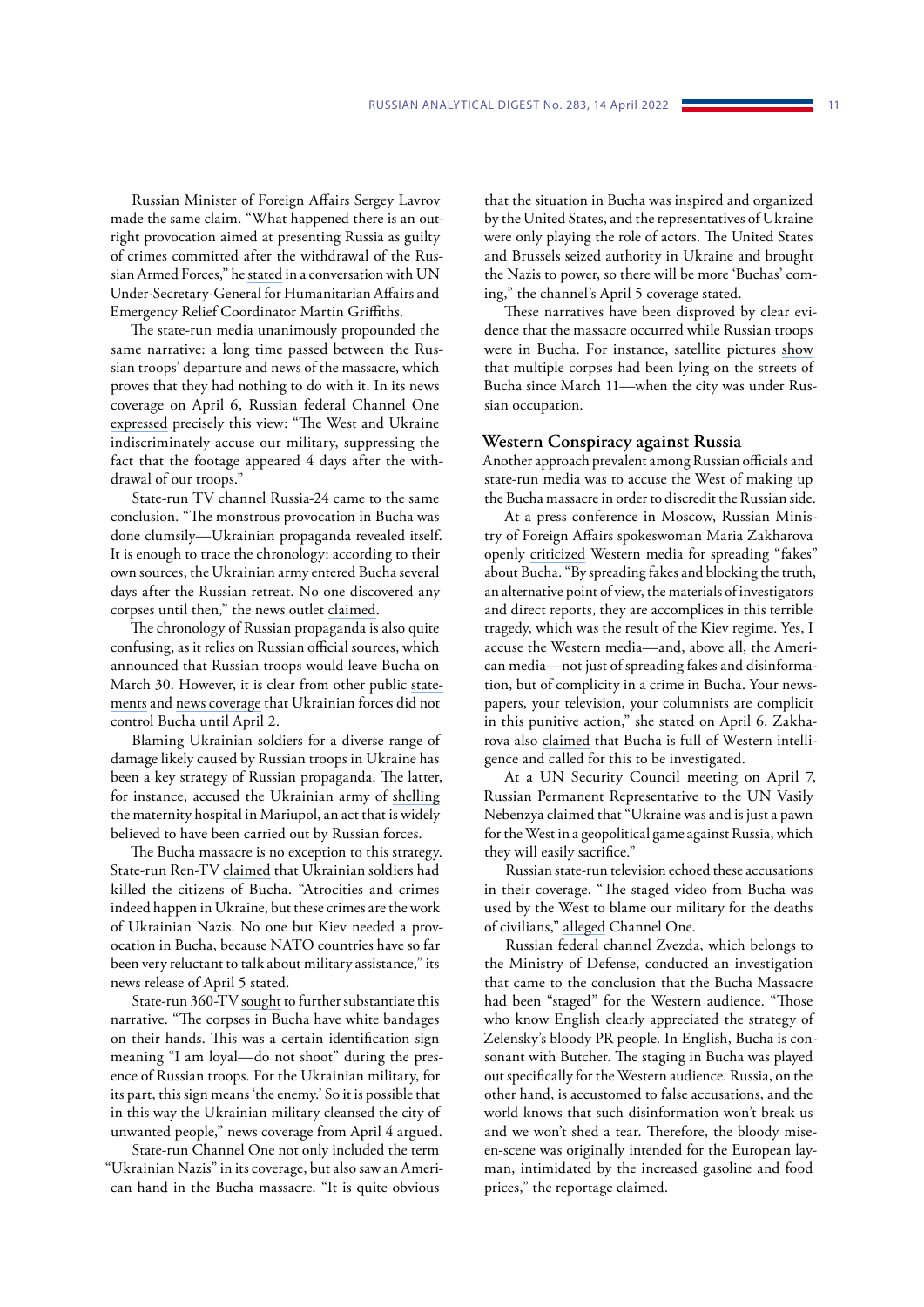### <span id="page-11-0"></span>**Conclusion**

The general narrative of Russian propaganda remains unchanged: blaming the Ukrainian side, demonizing the Ukrainian government as "Nazis," alluding to conspiracies that "the West makes up against Russia," and attempting to prove that "we were not there." The latter is a classic maneuver Russia makes to deny involvement in the most heinous crimes it is believed to have committed. The MH17 airplane catastrophe, the poisonings of Sergey Skripal and Alexey Navalny, the Russian invasion of Ukraine in 2014, and many other serious international crimes have been met with "we were not there" rhetoric on the part of Russian officials and propaganda.

That being said, Russian propaganda has commented a lot more on the Bucha massacre than on other aspects

of the war in Ukraine (for instance, rapes and lootings allegedly committed by Russian soldiers), domestic discussion of which has mostly been silenced. Its coverage of Bucha can best be characterized as a "firehose of falsehood." This approach includes the creation of multiple narratives spread rapidly and massively in order to mislead the audience. At the same time, this kind of propaganda creates an illusion for the Russian audience that there is "another side of the coin" and a proliferation of alternative views of the Bucha massacre. Although between [74](https://wciom.ru/analytical-reviews/analiticheskii-obzor/specialnaja-voennaja-operacija-monitoring) and [81%](https://www.levada.ru/2022/03/31/konflikt-s-ukrainoj/) of Russian citizens support the Russian invasion of Ukraine, it is obvious that their vision of these events—as well as of the Bucha massacre—is different from the reality.

#### *About the Author*

*Daria Zakharova* is a German Chancellor Fellow at the Alexander von Humboldt Foundation in the field of media research. She is based at the Research Centre for East European Studies at the University of Bremen (Forschungsstelle Osteuropa an der Universitat Bremen), Germany. Daria holds a Bachelor's degree in Journalism and completed her Master's degree in Public Policy at the Willy Brandt School of Public Policy (Germany).

## OPINION POLL

# **Russian Public Opinion on the Ukraine War, Sanctions and Support for the Political Leadership**

The opinion poll documented below was conducted by the Levada-Center as a representative survey of the Russian population from 24 to 30 March 2022 (N=1632). The Levada-Center is an independent polling institute which falls under the "foreign agent"-law in Russia and is considered to be a reliable pollster. However, in a poll by the Center itself, conducted already in 2016, only a third of respondents stated that they would answer honestly to questions about politics in public opinion surveys. Even a reliable pollster can, thus, only report the answers given, i.e. the polls indicate what people are willing to say in public and not necessarily what they really believe. Moreover, the participation rate (minimum response rate) on the poll documented below amounted to just 30%. For a critical discussion of these issues see the contribution by Kseniya Kizilova and Pippa Norris in the [Russian Analytical Digest No. 281](https://css.ethz.ch/en/publications/rad/details.html?id=/n/o/2/8/no_281_political_regime_stability__unive).





*Source: Levada-Center, representative poll of the Russian population (N=1632) from 24 to 30 March 2022, available online at* [https://www.levada.ru/2022/03/31/](https://www.levada.ru/2022/03/31/konflikt-s-ukrainoj/) [konflikt-s-ukrainoj/](https://www.levada.ru/2022/03/31/konflikt-s-ukrainoj/)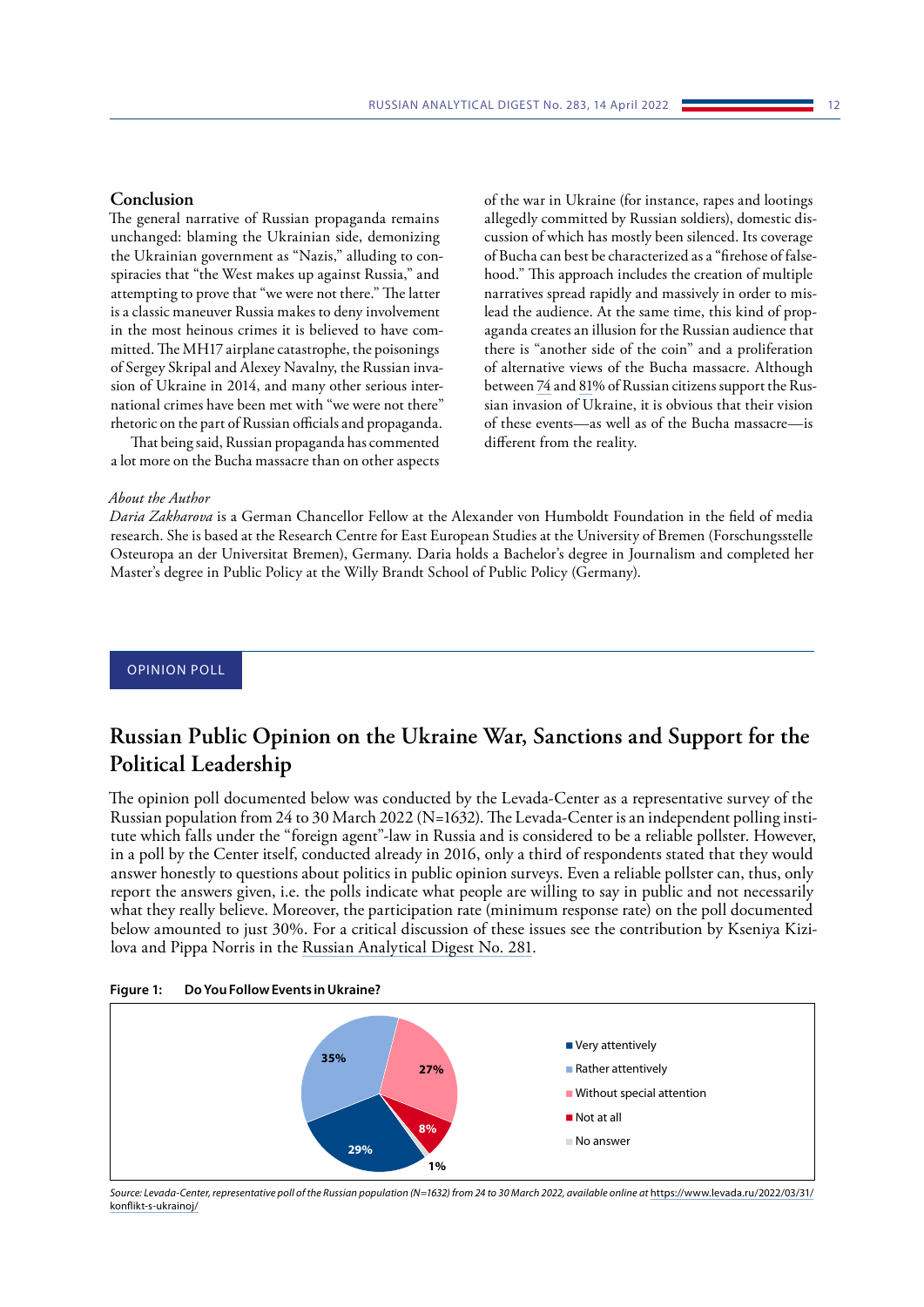

**Figure 2: Do You Personally Support the Actions of the Russian Armed Forces in Ukraine?**

*Source: Levada-Center, representative poll of the Russian population (N=1632) from 24 to 30 March 2022, available online at* [https://www.levada.ru/2022/03/31/](https://www.levada.ru/2022/03/31/konflikt-s-ukrainoj/) [konflikt-s-ukrainoj/](https://www.levada.ru/2022/03/31/konflikt-s-ukrainoj/)



**Figure 3: Which Emotions Does the Russian Military Action in Ukraine Evoke in You? (Multiple Answers Possible)**

*Note: only answers given by more than 10% of respondents.*

Source: Levada-Center, representative poll of the Russian population (N=1632) from 24 to 30 March 2022, available online at [https://www.levada.ru/2022/03/31/](https://www.levada.ru/2022/03/31/konflikt-s-ukrainoj/) [konflikt-s-ukrainoj/](https://www.levada.ru/2022/03/31/konflikt-s-ukrainoj/)

### **Figure 4: What Do You Think: Why Did a Considerable Number of Countries Condemn Russia in Relation to Ukraine? (Multiple Answers Possible)**



*Source: Levada-Center, representative poll of the Russian population (N=1632) from 24 to 30 March 2022, available online at* [https://www.levada.ru/2022/03/31/](https://www.levada.ru/2022/03/31/konflikt-s-ukrainoj/) [konflikt-s-ukrainoj/](https://www.levada.ru/2022/03/31/konflikt-s-ukrainoj/)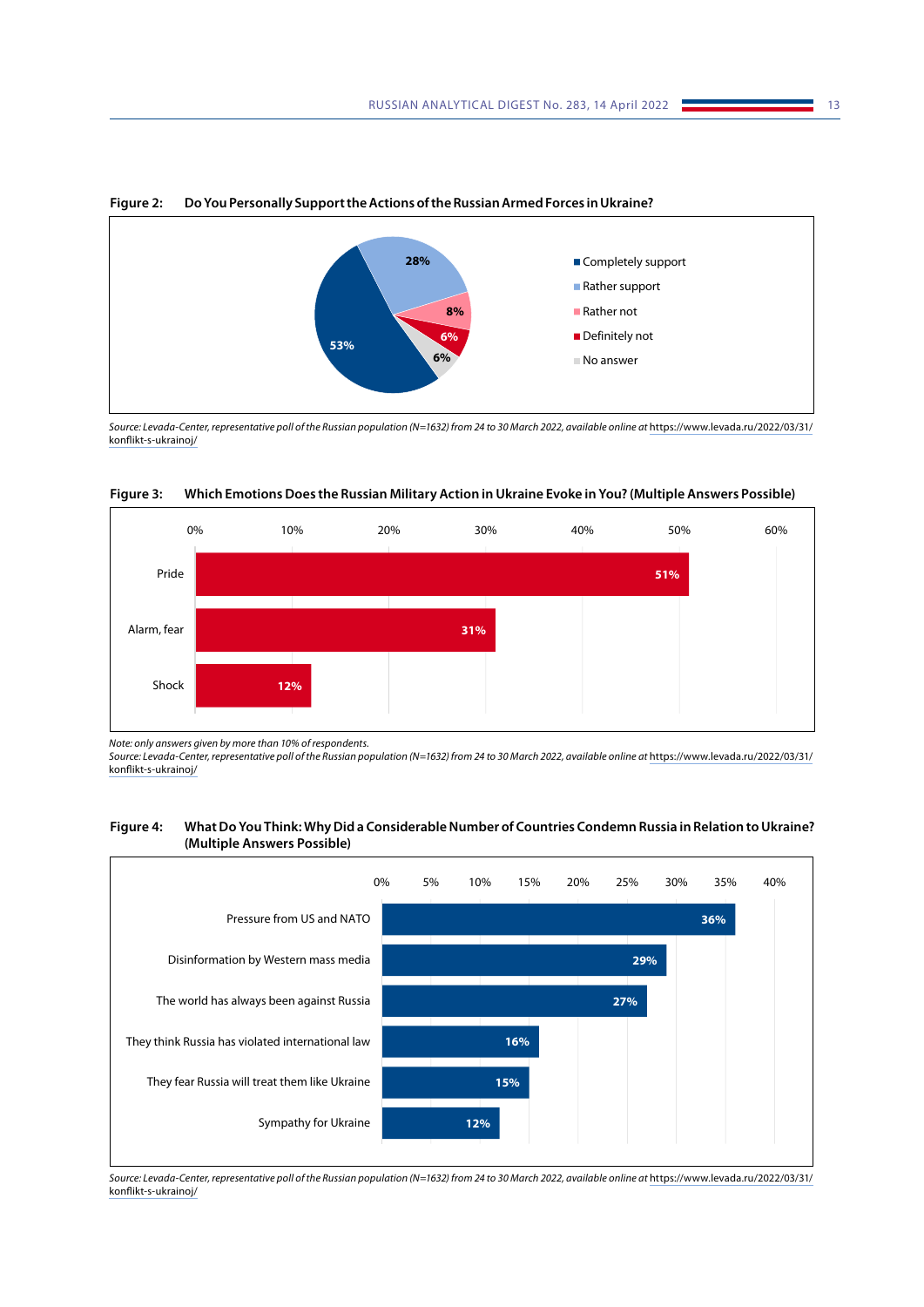

**Figure 5: Do the Western Political and Economic Sanctions Worry You? (March 2014 – March 2022)**

*Source: Levada-Center, representative poll of the Russian population (N=1632) from 24 to 30 March 2022, available online at* [https://www.levada.ru/2022/03/31/](https://www.levada.ru/2022/03/31/konflikt-s-ukrainoj/) [konflikt-s-ukrainoj/](https://www.levada.ru/2022/03/31/konflikt-s-ukrainoj/)

## **Figure 6: Did the Sanctions Cause Problems for You and Your Family? (March 2022)**



*Source: Levada-Center, representative poll of the Russian population (N=1632) from 24 to 30 March 2022, available online at* [https://www.levada.ru/2022/03/31/](https://www.levada.ru/2022/03/31/konflikt-s-ukrainoj/) [konflikt-s-ukrainoj/](https://www.levada.ru/2022/03/31/konflikt-s-ukrainoj/)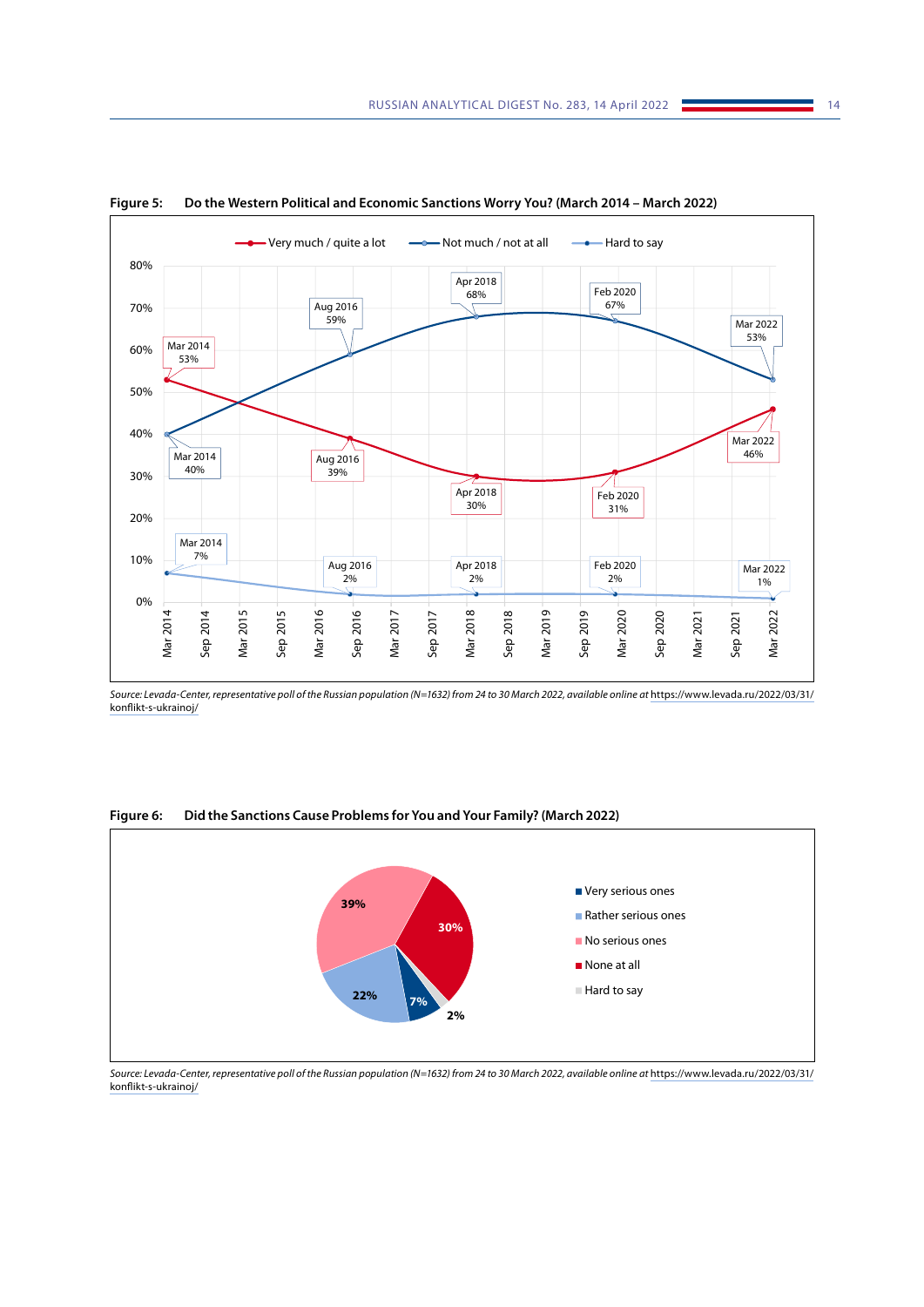



Source: Levada-Center, representative poll of the Russian population (N=1632) from 24 to 30 March 2022, available online at [https://www.levada.ru/2022/03/31/](https://www.levada.ru/2022/03/31/konflikt-s-ukrainoj/) [konflikt-s-ukrainoj/](https://www.levada.ru/2022/03/31/konflikt-s-ukrainoj/)



**Figure 8: In General, Do You Support the Actions of Vladimir Putin as President? (November 2021 – March 2022)**

Source: Levada-Center, representative poll of the Russian population (N=1632) from 24 to 30 March 2022, available online at [https://www.levada.ru/2022/03/31/](https://www.levada.ru/2022/03/31/konflikt-s-ukrainoj/) [konflikt-s-ukrainoj/](https://www.levada.ru/2022/03/31/konflikt-s-ukrainoj/)